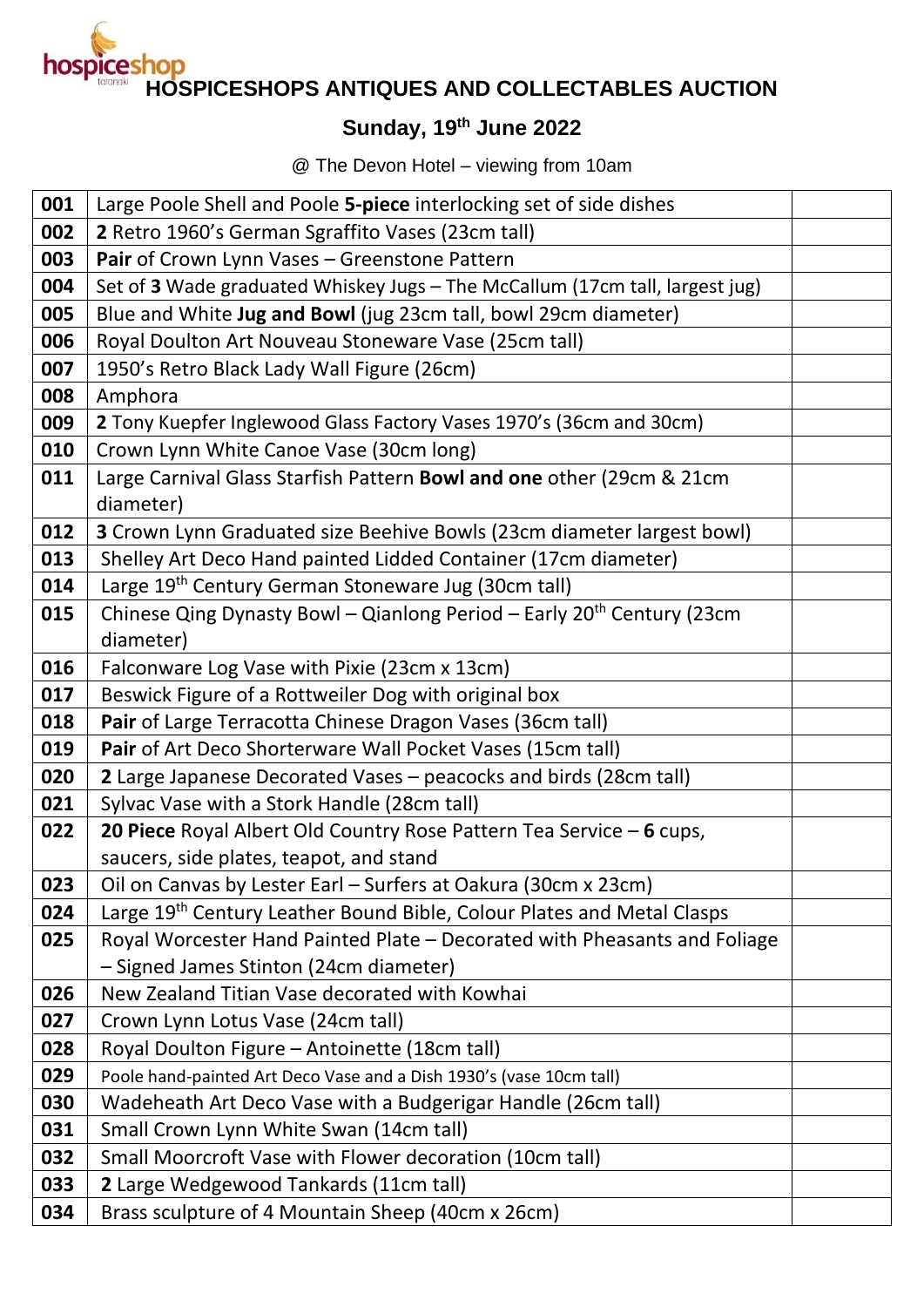| 035 | Victorian Cast Iron Miniature Sewing Machine - baby busy Bee (22cm)        |  |
|-----|----------------------------------------------------------------------------|--|
| 036 | Carved Solomon Islands Pig (52cm long)                                     |  |
| 037 | Carltonware Lustre ware Dish - Trees and Cranes (23cm tall) and a Lustre   |  |
|     | ware Crown Devon Jug (13cm tall)                                           |  |
| 038 | Carved Reclining Buddha on a stand (30cm long)                             |  |
| 039 | Large Murano Red Glass Bowl (30cm across)                                  |  |
| 040 | Small Crystal Table Lamp (22cm tall)                                       |  |
| 041 | Aynsley painted Comport decorated with fruit and signed D Jones (23cm)     |  |
|     | wide)                                                                      |  |
| 042 | 2 Tall Carnival Glass Vases (36cm) and (28cm)                              |  |
| 043 | Edwardian Timber Cased Wall Calendar (45cm tall)                           |  |
| 044 | Victorian Cased Top Hat size small, made by Lincoln Bennett, London        |  |
| 045 | 2 Carltonware Lobster Dishes and Platter                                   |  |
| 046 | Royal Dux Figure of Diana the Huntress riding a Deer (18cm x 16cm)         |  |
| 047 | 2 Beswick Birds - a Parrot and a Finch (16cm tall)                         |  |
| 048 | Pair of 1880 Aesthetic Movement Hand Painted Vases (20cm tall)             |  |
| 049 | Crown Lynn Nautilus Vase (29cm)                                            |  |
| 050 | Pair of Bubble Glass Genie Bottles (40cm tall)                             |  |
| 051 | Large Wade twin handled painted striped Vase (24cm tall)                   |  |
| 052 | Small mixed media on board by important NZ artist Lloyd Harwood titled     |  |
|     | 'The Howling' (29cm x 28cm includes frame)                                 |  |
| 053 | Carved painted pokerwork hinged box, ferns, flowers and Māori portrait. In |  |
|     | the style of Jane Brenkley, not signed (15cm x 10cm x 7cm)                 |  |
| 054 | Pair of Tall Victorian hand painted Coloured Glass Vases (30cm tall)       |  |
| 055 | Large Minton Footbath, 2 handles and decorated with flowers and chevron    |  |
|     | pattern. Stamped Minton to base (46cm x 43cm x 22cm)                       |  |
| 056 | 3 Lustre ware Maling bowls and dishes (13cm & 20cm & 26cm tall)            |  |
| 057 | Model of a Sperm Whale on a stand (42cm long)                              |  |
| 058 | Shipwreck Chain and Stone Sculpture on a timber base (23cm x 25cm)         |  |
| 059 | Large Crown Lynn White Ribbed Vase (27cm tall)                             |  |
| 060 | Large Brass Japanese Jardinière with stand (35cm x 22cm)                   |  |
| 061 | Carved Māori tekoteko figure (39cm tall)                                   |  |
| 062 | Beswick Palomino Horse Figure (22cm)                                       |  |
| 063 | Limited edition Map of New Zealand, first printed in 1778 (64cm x 54cm     |  |
|     | including frame)                                                           |  |
| 064 | Framed Photo of HMS Taranaki with attached emblem (63cm x 56cm             |  |
|     | including frame)                                                           |  |
| 065 | Original Michael Smither Pen Sketch - signed MDS 86 (29cm x 22cm actual    |  |
|     | sketch)                                                                    |  |
| 066 | Oil on Board painting of Mount Taranaki and Kapuni, signed Margaret Scott  |  |
|     | 1994 (66cm x 54cm including frame)                                         |  |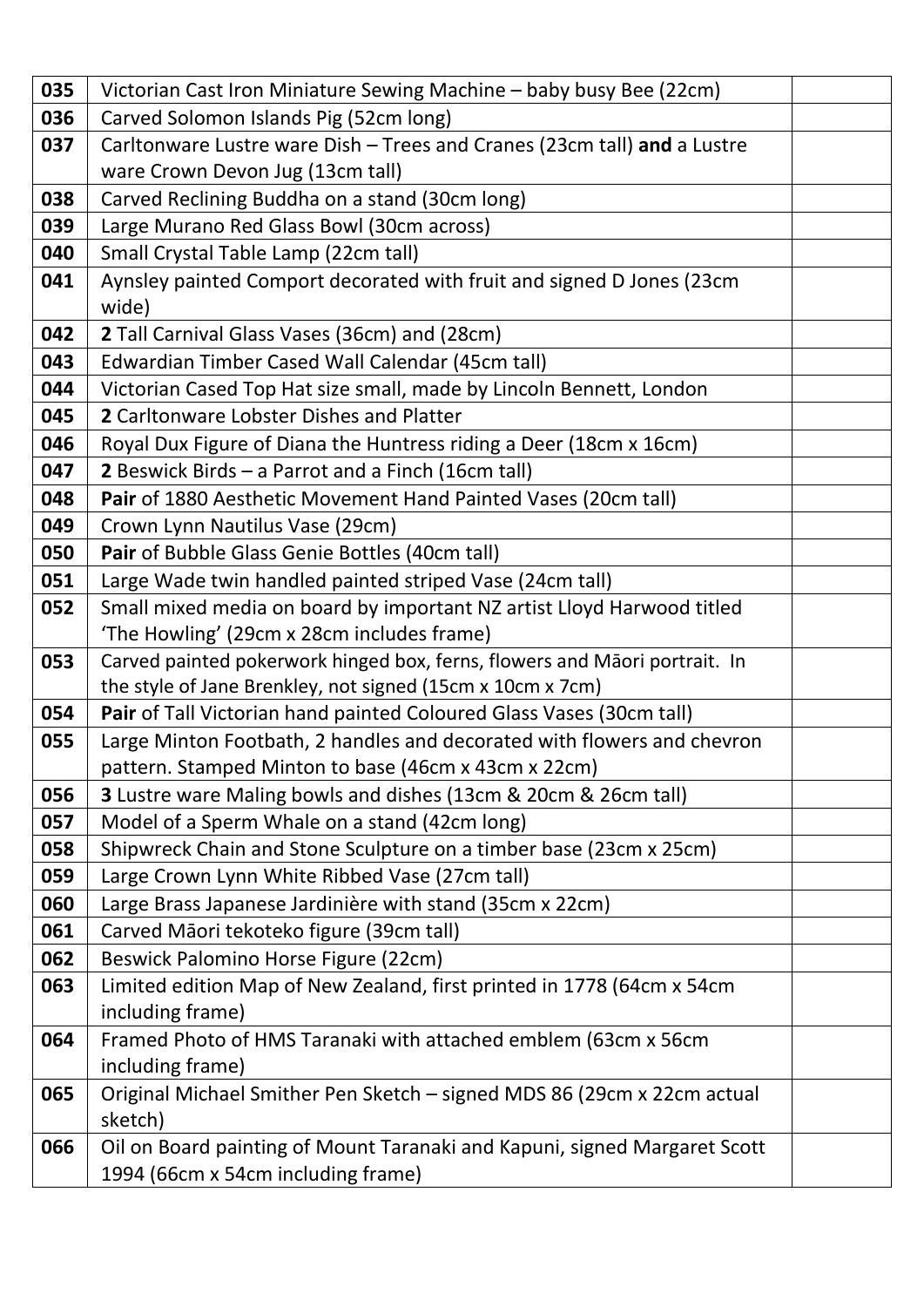| 067 | Panorama Photo of New Plymouth 1923 by photographer R P Moore in Oak            |  |
|-----|---------------------------------------------------------------------------------|--|
|     | Frame (108cm x 31cm)                                                            |  |
| 068 | Signed and numbered lithograph print by M McDonald of Mount                     |  |
|     | Egmont/Taranaki from Croydon Road 54/65 (38cm x 16cm)                           |  |
| 069 | Early Print of the Mount Tarawera Eruption 1886, A D Wells lithographer         |  |
|     | (58cm x 46cm)                                                                   |  |
| 070 | Signed Portrait Photo of Queen Elizabeth and Prince Philip 1970. Photo by       |  |
|     | Anthony Buckley (69cm x 60cm including frame)                                   |  |
| 071 | Grimwades Māori ware cup and saucer                                             |  |
| 072 | Large Black Sylvac Scottie Dog, number 1209, a rare piece and the largest of    |  |
|     | the Scottie Dogs - some restoration (28cm x 30cm)                               |  |
| 073 | Pair of Carved kneeling Elephant Bookends (21cm long)                           |  |
| 074 | Large and Impressive Petra Potz, NZ Pottery Sgraffito Pattern (40cm x 23cm)     |  |
| 075 | Pair of Carved and Mounted Asian Horns (40cm)                                   |  |
| 076 | Calico Burleigh Blue and White Teapot, 4 cups and saucers, milk jug, sugar      |  |
|     | bowl and dish, 12 pieces                                                        |  |
| 077 | Tall Plaster Figure of Confucius (52cm)                                         |  |
| 078 | Victorian Oil Lamp, Brass and Glass (69cm tall)                                 |  |
| 079 | Royal Doulton Hand Potted and Painted Art Vase 1920's (25cm)                    |  |
| 080 | Pair of Heavy Silver Plate Walker and Hall Candle sticks (25cm tall)            |  |
| 081 | Wedgewood Basalt Bust of Wesley (22cm tall)                                     |  |
| 082 | Large Pearson's Pottery Bread Lidded Container (35cm tall)                      |  |
| 083 | Crown Lynn White Basket Weave Pattern Vase, shape number 476                    |  |
| 084 | Vintage Mah-jong Set in Leather Case                                            |  |
| 085 | Large Hand painted Crown Lynn Vase, Shape 315 - rare                            |  |
| 086 | Clarice Cliff Lotus Vase (23 cm)                                                |  |
| 087 | Fun Ho Grader, Large Tractor and Trailer (grader 28cm)                          |  |
| 088 | Crown Lynn Father Christmas Mug                                                 |  |
| 089 | Pair of Rare Timaru Potteries mixing bowls, olive green finish (27cm            |  |
|     | diameter)                                                                       |  |
| 090 | Set of 3 Beswick Ducks, some restoration (largest 31cm long)                    |  |
| 091 | Buchanan's Black and White Whiskey Jug and Ashtray                              |  |
| 092 | Mounted and Cased Tarantula Spider and a Scorpion                               |  |
| 093 | Art Deco Desk Clock, timber, and chrome. Inscription reads "Maxwell Dog         |  |
|     | Trials 1937, Toss and Lassie"                                                   |  |
| 094 | <b>3</b> Large Porcelain Clydesdale Horses (2 @ 34cm long and the third at 28cm |  |
|     | long)                                                                           |  |
| 095 | Set of 6 TG Green Cornish ware Blue and White striped cups and saucers          |  |
| 096 | Tall Turquoise Italian Genie Bottle with stopper (57cm tall)                    |  |
| 097 | Large Crown Lynn Nautilus Vase (29cm across)                                    |  |
| 098 | Vintage Shop Display Shoe Last on a Pedestal Mount and another Vintage          |  |
|     | decorated Shoe Last (45cm x 33cm & 28cm x 16cm)                                 |  |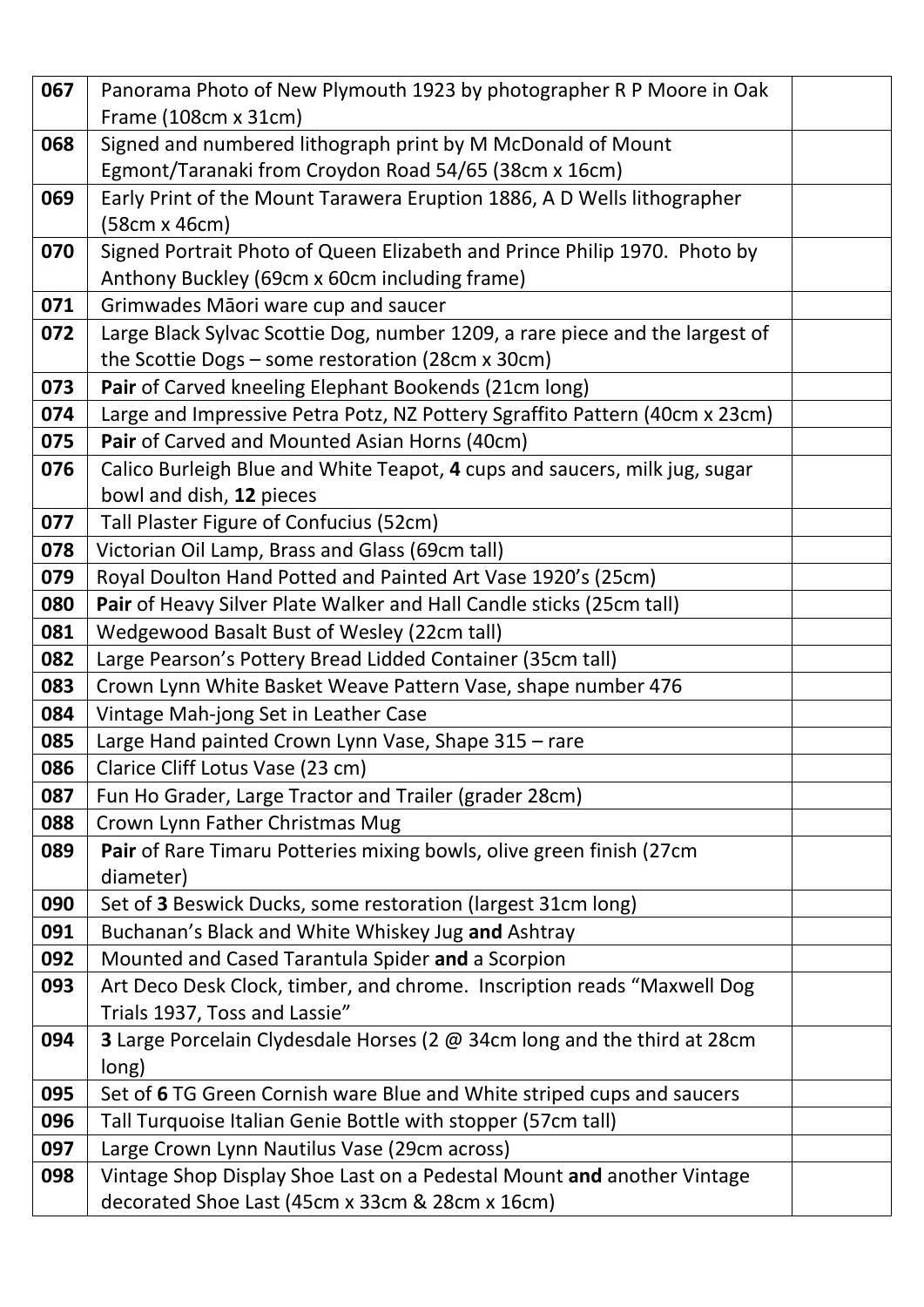| Old Cased Letz Microscope Brass and Cast Steel (36cm tall)<br>100<br>Royal Doulton Teapot decorated with Fisherwomen and a Royal Doulton<br>101<br><b>Fisherman Plate</b><br>102<br>Large Red Decorative Apothecary Bottle with Stopper possibly Murano<br>103<br>Two Carved Vintage Shell Lamps<br>Set of 6 1950's Duraware Trios (Side Plate, Saucer & Cup) various colours on<br>104<br>a 1950's Formica Tray with different coloured sides<br>105<br>Moulded Glass Blue Swallow and two 1930's Blue Glass Bowls. (Bird 25cm<br>Tall)<br>Chinese Lacquer-ware Style lidded Box with Chinese Landscape (29cm x 7cm)<br>106<br>Vintage 1950's Hermes Bag and a Vintage Beaded 1950's Purse and 1 other<br>107<br>Large Glass Handblown Ewer. (35cm tall)<br>108 |  |
|------------------------------------------------------------------------------------------------------------------------------------------------------------------------------------------------------------------------------------------------------------------------------------------------------------------------------------------------------------------------------------------------------------------------------------------------------------------------------------------------------------------------------------------------------------------------------------------------------------------------------------------------------------------------------------------------------------------------------------------------------------------|--|
|                                                                                                                                                                                                                                                                                                                                                                                                                                                                                                                                                                                                                                                                                                                                                                  |  |
|                                                                                                                                                                                                                                                                                                                                                                                                                                                                                                                                                                                                                                                                                                                                                                  |  |
|                                                                                                                                                                                                                                                                                                                                                                                                                                                                                                                                                                                                                                                                                                                                                                  |  |
|                                                                                                                                                                                                                                                                                                                                                                                                                                                                                                                                                                                                                                                                                                                                                                  |  |
|                                                                                                                                                                                                                                                                                                                                                                                                                                                                                                                                                                                                                                                                                                                                                                  |  |
|                                                                                                                                                                                                                                                                                                                                                                                                                                                                                                                                                                                                                                                                                                                                                                  |  |
|                                                                                                                                                                                                                                                                                                                                                                                                                                                                                                                                                                                                                                                                                                                                                                  |  |
|                                                                                                                                                                                                                                                                                                                                                                                                                                                                                                                                                                                                                                                                                                                                                                  |  |
|                                                                                                                                                                                                                                                                                                                                                                                                                                                                                                                                                                                                                                                                                                                                                                  |  |
|                                                                                                                                                                                                                                                                                                                                                                                                                                                                                                                                                                                                                                                                                                                                                                  |  |
|                                                                                                                                                                                                                                                                                                                                                                                                                                                                                                                                                                                                                                                                                                                                                                  |  |
|                                                                                                                                                                                                                                                                                                                                                                                                                                                                                                                                                                                                                                                                                                                                                                  |  |
| Vintage Set of Bellows with carved Māori Motifs and 2 Carved Wooded Patu<br>109                                                                                                                                                                                                                                                                                                                                                                                                                                                                                                                                                                                                                                                                                  |  |
| 110<br>Set of 6 Crown Lynn Tan Colour Glaze Cups, Saucers, and Plates on a 1950's                                                                                                                                                                                                                                                                                                                                                                                                                                                                                                                                                                                                                                                                                |  |
| <b>Stand</b>                                                                                                                                                                                                                                                                                                                                                                                                                                                                                                                                                                                                                                                                                                                                                     |  |
| 111<br>Set of 4 royal Doulton Coaching Scene Cups, Saucers & Plates and a Cake Plate                                                                                                                                                                                                                                                                                                                                                                                                                                                                                                                                                                                                                                                                             |  |
| 112<br>Vintage Big Game Fishing Reel                                                                                                                                                                                                                                                                                                                                                                                                                                                                                                                                                                                                                                                                                                                             |  |
| 113<br>Vintage Bohemian Art Deco Cut Glass, 7 Pieces - Water Jug and 6 Glasses                                                                                                                                                                                                                                                                                                                                                                                                                                                                                                                                                                                                                                                                                   |  |
| 114<br>Green Glass Tray Decorated with Butterflies and 3 Green Depression Glass                                                                                                                                                                                                                                                                                                                                                                                                                                                                                                                                                                                                                                                                                  |  |
| Vases                                                                                                                                                                                                                                                                                                                                                                                                                                                                                                                                                                                                                                                                                                                                                            |  |
| 115<br>Brass Boars Head Tavern Tankard and a set of 4 Nesting Antique Brass                                                                                                                                                                                                                                                                                                                                                                                                                                                                                                                                                                                                                                                                                      |  |
| <b>Measuring Cups</b>                                                                                                                                                                                                                                                                                                                                                                                                                                                                                                                                                                                                                                                                                                                                            |  |
| Vintage Gilded Metal and Porcelain Centrepiece with Hand Painted Panel<br>116                                                                                                                                                                                                                                                                                                                                                                                                                                                                                                                                                                                                                                                                                    |  |
| (40cm)                                                                                                                                                                                                                                                                                                                                                                                                                                                                                                                                                                                                                                                                                                                                                           |  |
| 117<br>Carved Fertility Figure, possible Solomon Islands? (38cm)                                                                                                                                                                                                                                                                                                                                                                                                                                                                                                                                                                                                                                                                                                 |  |
| 118<br>Carved Vintage Buddha on Stand (25cm x 15cm)                                                                                                                                                                                                                                                                                                                                                                                                                                                                                                                                                                                                                                                                                                              |  |
| 119<br>Vintage Tin Plate 1940's Dick Tracey Police Car and 2 Other Vintage Tin Plate<br><b>Vehicles</b>                                                                                                                                                                                                                                                                                                                                                                                                                                                                                                                                                                                                                                                          |  |
| 120                                                                                                                                                                                                                                                                                                                                                                                                                                                                                                                                                                                                                                                                                                                                                              |  |
| Crown Lynn Earthstone 6 cups and saucers and Earthstone Autumn Dinner<br>Plates, Side Plates and Bowls, 36 pieces                                                                                                                                                                                                                                                                                                                                                                                                                                                                                                                                                                                                                                                |  |
| Trench Art WW2 Brass Flying Boat on Stand. (36cm x 7cm high)<br>121                                                                                                                                                                                                                                                                                                                                                                                                                                                                                                                                                                                                                                                                                              |  |
| 122<br>Murano Millifiore Jug (15cm)                                                                                                                                                                                                                                                                                                                                                                                                                                                                                                                                                                                                                                                                                                                              |  |
| 123<br>Selection of inscribed Cranberry Carnival Glass, 5 pieces                                                                                                                                                                                                                                                                                                                                                                                                                                                                                                                                                                                                                                                                                                 |  |
| Old Vets Leather Bag with Instruments etc<br>124                                                                                                                                                                                                                                                                                                                                                                                                                                                                                                                                                                                                                                                                                                                 |  |
| Murano Coloured Glass Fish (34cm long)<br>125                                                                                                                                                                                                                                                                                                                                                                                                                                                                                                                                                                                                                                                                                                                    |  |
| Old Small Metal Cream Can and an Old Billy Can. (Cream Can 30cm Tall)<br>126                                                                                                                                                                                                                                                                                                                                                                                                                                                                                                                                                                                                                                                                                     |  |
| Old WW1 Mills Hand Grenade (defused and inert) and an old Infantry Helmet<br>127                                                                                                                                                                                                                                                                                                                                                                                                                                                                                                                                                                                                                                                                                 |  |
| Old NZ Post Office Metal Money Box<br>128                                                                                                                                                                                                                                                                                                                                                                                                                                                                                                                                                                                                                                                                                                                        |  |
| 129<br>2 Victorian Stoneware Hot Water Bottles. (32cm & 26cm)                                                                                                                                                                                                                                                                                                                                                                                                                                                                                                                                                                                                                                                                                                    |  |
| Original Boxed English Child's Tea-set illustrated with Nursery Rhymes<br>130                                                                                                                                                                                                                                                                                                                                                                                                                                                                                                                                                                                                                                                                                    |  |
| Box of Shells<br>131                                                                                                                                                                                                                                                                                                                                                                                                                                                                                                                                                                                                                                                                                                                                             |  |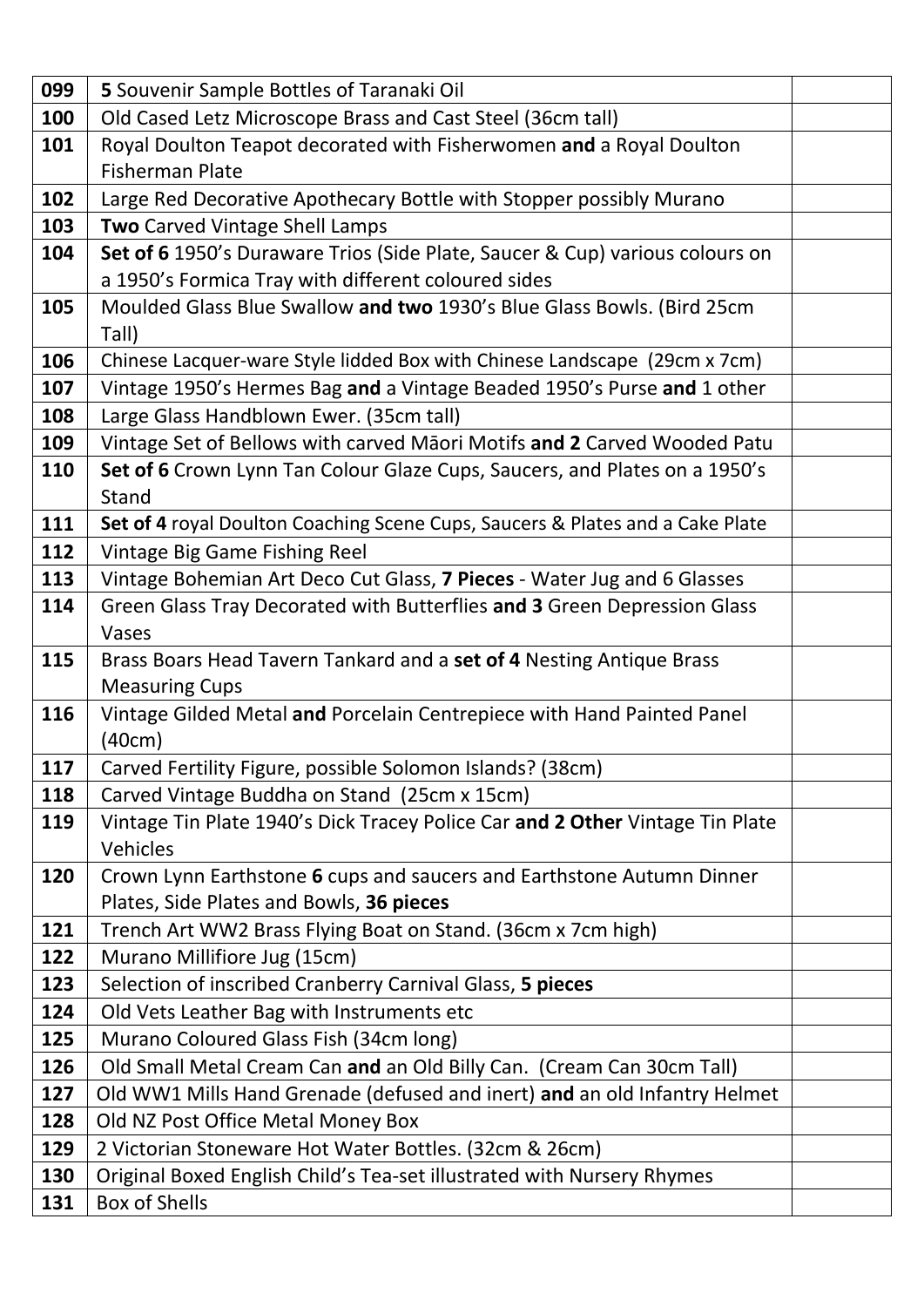| 132        | 1950's Windsor & Newton Ltd Paintbox, includes art pallet and old oils                                                                |  |
|------------|---------------------------------------------------------------------------------------------------------------------------------------|--|
| 133        | Selection of 16 Old Dinky Toys in a Display Case                                                                                      |  |
| 134        | Buller's Book of Birds in Slipcover                                                                                                   |  |
| 135        | McIntyre Country by Peter McIntyre signed by the author. First Limited-                                                               |  |
|            | Edition number 123 of 300 copies in slipcase                                                                                          |  |
| 136        | George Edward Lodge the Unpublished NZ Bird Paintings, Hardcover                                                                      |  |
| 137        | C.P.Goldie, Prints, Drawings & Criticism - Limited Edition number 198 in                                                              |  |
|            | Slipcase                                                                                                                              |  |
| 138        | The Blue Privilege, The Last Tattooed Māori Woman by Harry Sangl.                                                                     |  |
|            | Hardcover Book signed by the Author                                                                                                   |  |
| 139        | Hundertwasser Architecture - Hardcover Book published by Taschen                                                                      |  |
| 140        | The Life & Art of William Strutt - Limited Edition in Slipcase published by                                                           |  |
|            | <b>Alister Taylor</b>                                                                                                                 |  |
| 141        | "Gottfried Lindauer, His Life and Māori Art" - Large Paperback and "Māori                                                             |  |
|            | Paintings by Gottfried Lindauer", From the Partridge Collection - Hardback                                                            |  |
|            | <b>Book</b>                                                                                                                           |  |
| 142        | A Folio of Watercolours by Charles Heaphy VC by Arthur Murray Oliver.                                                                 |  |
|            | Limited Edition of 1000 copies this is number 880 - Very Large format                                                                 |  |
| 143        | Hardback Book first published in the 19 <sup>th</sup> Century<br>2 Volumes of Amateur Work, Edited by the Author of Every Man His Own |  |
|            | Mechanic 1900 - 2 Hardcover Volumes with fold out plans                                                                               |  |
| 144        | Maori Vintage Taniko Woven Sash and an old Wooden Model of a Wharenui                                                                 |  |
|            | (meeting house)                                                                                                                       |  |
| 145        | Large Tin Plate 1950's Boomaroo Truck (Australia) and an old Tonka Concrete                                                           |  |
|            |                                                                                                                                       |  |
|            |                                                                                                                                       |  |
| 146        | Mixer (Both 35cm long)                                                                                                                |  |
| 147        | 2 Old Meccano Sets and other pieces in an old Suitcase<br>Blue Genie Bottle Dimple Pattern (36cm) and One Other (25cm)                |  |
| 148        | Long Strand of Knotted Freshwater Pearls                                                                                              |  |
| 149        | 9ct Gold Cameo Brooch                                                                                                                 |  |
| 150        | 2 Pairs of 9ct Gold Earrings                                                                                                          |  |
| 151        | Vintage Sterling Silver & Paua Shell Brooches                                                                                         |  |
| 152        | 2 Greenstone Pendants                                                                                                                 |  |
| 153        | <b>9ct Gold Pendant and Earrings</b>                                                                                                  |  |
| 154        | <b>9ct Gold Hallmarked Citrine Ring</b>                                                                                               |  |
| 155        | <b>9ct Gold Chunky Amethyst Ring</b>                                                                                                  |  |
| 156        | <b>Sterling Silver Danish Hair Barrette</b>                                                                                           |  |
| 157        | Mexican Silver Butterfly Brooch and Sterling Silver Filigree Butterfly Brooch                                                         |  |
| 158        | <b>Heavy Modern Silver Necklace</b>                                                                                                   |  |
| 159        | 9ct Gold, Ruby & Diamond Antique Brooch                                                                                               |  |
| 160        | 14ct Multi-Stone Cluster Ring                                                                                                         |  |
| 161<br>162 | Antique 9ct Gold Ruby-set Brooch<br>Antique 9ct Gold Diamond-set Brooch                                                               |  |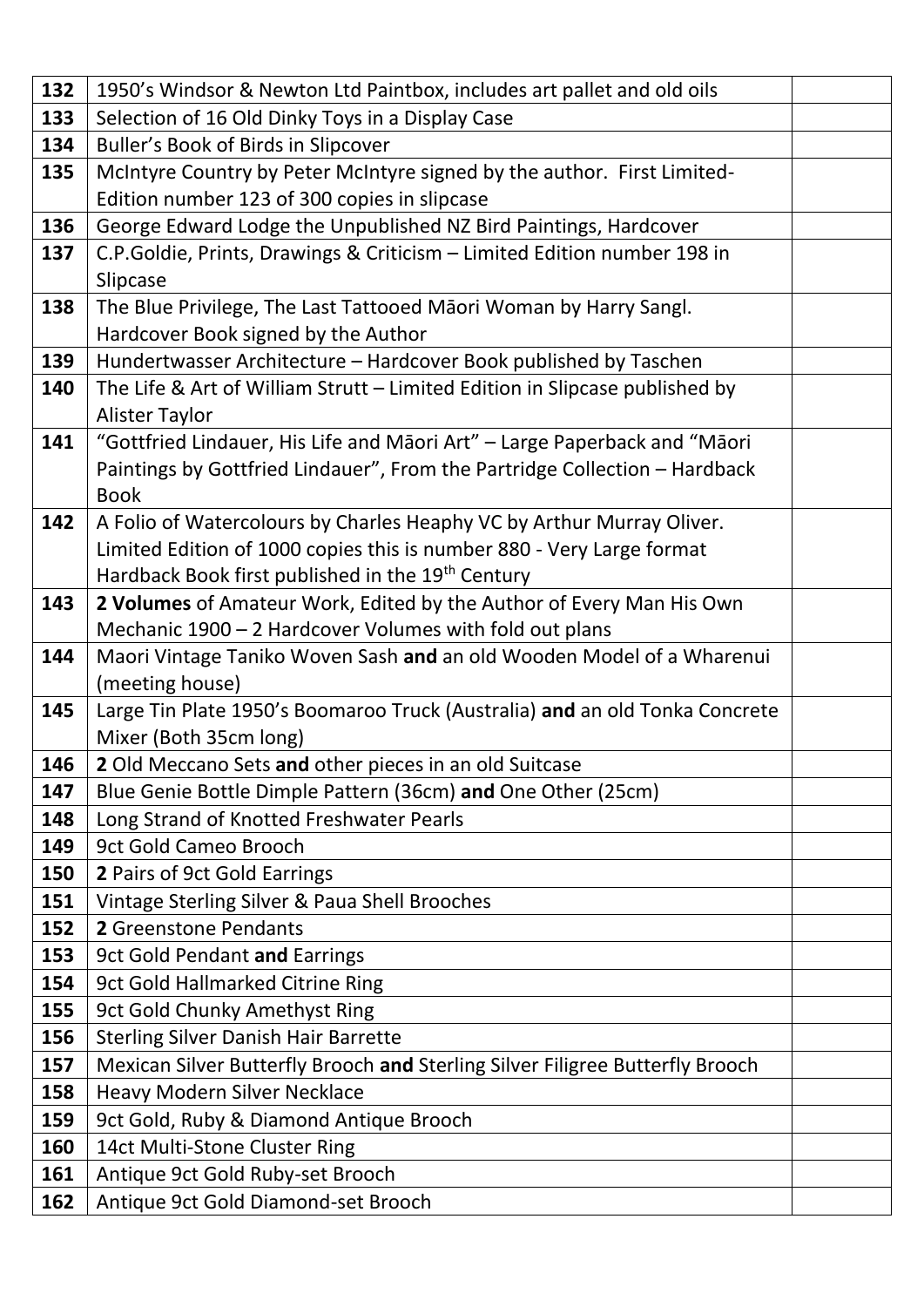| 163 | Antique Lady's Gold Rolex Wristwatch - Working                            |  |
|-----|---------------------------------------------------------------------------|--|
| 164 | <b>9ct Gold and Seed Pearl Brooch</b>                                     |  |
| 165 | 9ct Gold Star of David Pendant on 9ct Chain                               |  |
| 166 | Tiffany & Co Silver Belcher Chain with Key Pendant                        |  |
| 167 | <b>Sterling Silver Hallmarked Photo Frame</b>                             |  |
| 168 | *18ct Gold Moana Pearl Pendant Necklace (had early been listed as 9ct)    |  |
| 169 | 2 9ct Gold Bracelets                                                      |  |
| 170 | Vintage Trout Rods, Net and Cane Creel                                    |  |
| 171 | 2 Old Roadwork Kerosine Lamps (40cm high largest lamp)                    |  |
| 172 | Old Wooden Garden Trug (98cm x 26cm x17cm)                                |  |
| 173 | Old Vintage Tapa Cloth (180cm x 165xm)                                    |  |
| 174 | Large Old Chinese Carved Glory Box (100cm x 60cm x 52cm)                  |  |
| 175 | Large African Dressed Tribal Figure (100cm tall)                          |  |
| 176 | Old vintage Tin Baby's Bath and an Old Wood and Glass Washboard (65cm x   |  |
|     | $30cm - bath$ )                                                           |  |
| 177 | Tin Triang 1950's Dolls Pushchair                                         |  |
| 178 | Original 19 <sup>th</sup> Century American Tonk Stool                     |  |
| 179 | 1960's Streets Ice Cream Open Sandwich Board (95cm x 50cm)                |  |
| 180 | Chapman Taylor Style Single Bed Ends (140cm x 85cm) and a Similar Storage |  |
|     | Blanket Box (122cm s 39cm x 45cm)                                         |  |
| 181 | 9 Pointer Stags Head                                                      |  |
| 182 | Vintage Retro Old Globe Drinks Cabinet (70cm x 90cm)                      |  |
| 183 | 1950's Vinyl Covered Mid-Century Retro Couch                              |  |
| 184 | Bentwood and Cane Rocking Chair (110cm x 110cm)                           |  |
| 185 | Mid-Century Teak Tall cheval Mirror and Drawer made in NZ by Fowler &     |  |
|     | Drummond (160cm x 43cm x 46cm)                                            |  |
| 186 | Old Copper on Iron Stand (53cm x 42cm)                                    |  |
| 187 | Old High-Backed Windsor Chair                                             |  |
| 188 | Vintage Wisdom Tooth stool by Yasu Sasamoto for Doulton (50cm x 30cm)     |  |
| 189 | Victorian Carved Base Round Dining Table, Possibly Walnut (115cm Diameter |  |
|     | x 80cm high $-$ on castors)                                               |  |
| 190 | Victorian Flame Mahogany Two-tiered Music Canterbury with Top Table with  |  |
|     | Brass Gallery 1870's (90cm x 60cm x 43cm)                                 |  |
| 191 | Solid Heavy Carved Timber Stool (50cm x 40cm)                             |  |
| 192 | Pair of 1960's Chinese Carved Side Tables (148cm x 49cm x 43cm)           |  |
| 193 | 1960's Surfboard Oak Coffee Table (148cm x 49cm x 43cm)                   |  |
| 194 | 1970's style Mid Century Floor Lamp (185cm Tall)                          |  |
| 195 | Mid Century Veneered Sideboard (180cm x 85cm x 34cm)                      |  |
| 196 | Large Old Cane Storage Basket/Hamper                                      |  |
| 197 | Large Ornate Plaster Mirror                                               |  |
| 198 | Victorian Timber and Tapestry Fire Screen                                 |  |
| 199 | Georgian Oak Country Corner Chair                                         |  |